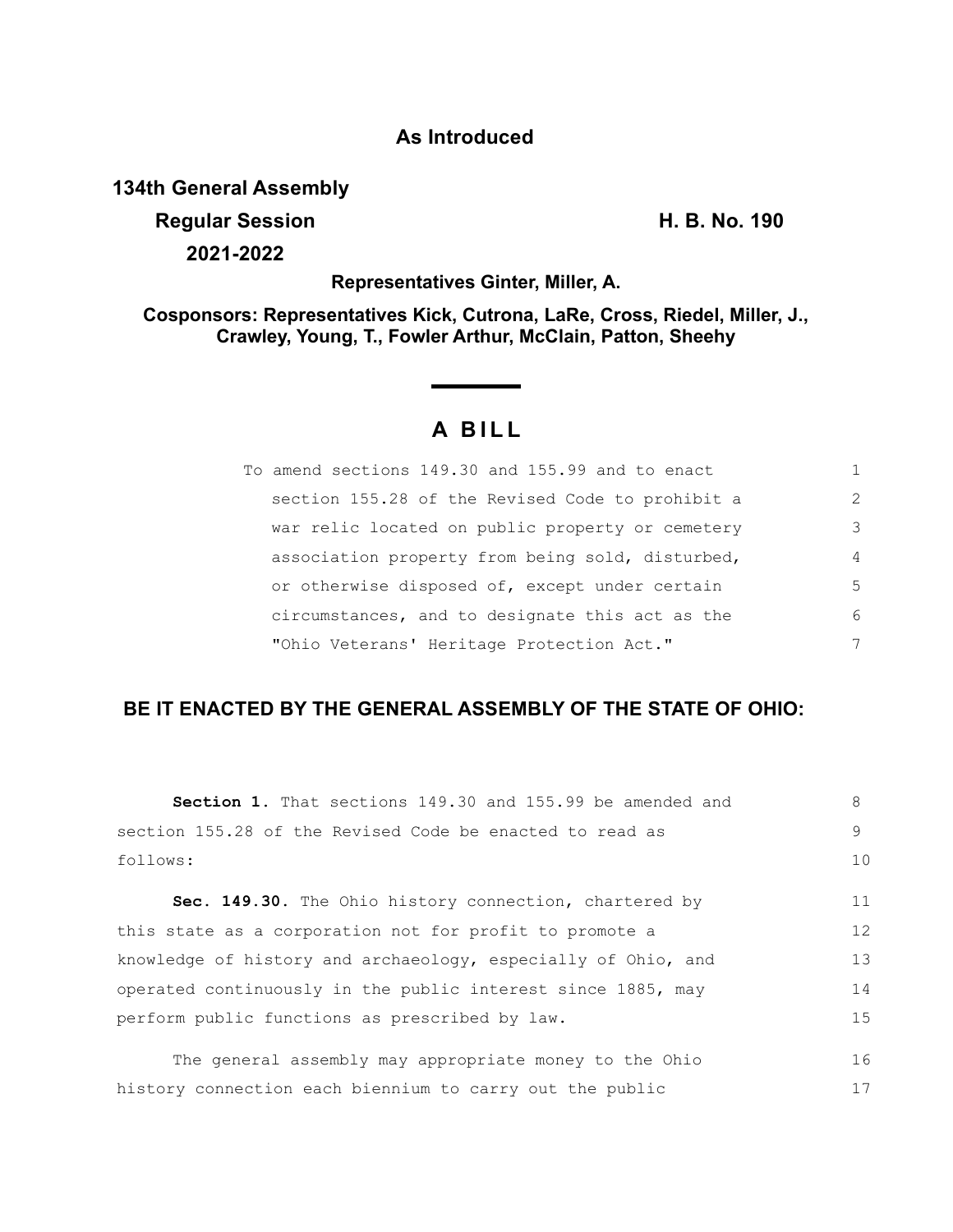### **H. B. No. 190 Page 2 As Introduced**

functions of the Ohio history connection as enumerated in this section. An appropriation by the general assembly to the Ohio history connection constitutes an offer to contract with the Ohio history connection to carry out those public functions for which appropriations are made. An acceptance by the Ohio history connection of the appropriated funds constitutes an acceptance by the Ohio history connection of the offer and is considered an agreement by the Ohio history connection to perform those functions in accordance with the terms of the appropriation and the law and to expend the funds only for the purposes for which appropriated. The governor may request on behalf of the Ohio history connection, and the controlling board may release, additional funds to the Ohio history connection for survey, salvage, repair, or rehabilitation of an emergency nature for which funds have not been appropriated, and acceptance by the Ohio history connection of those funds constitutes an agreement on the part of the Ohio history connection to expend those funds only for the purpose for which released by the controlling board. 18 19  $20$ 21 22 23 24 25 26 27 28 29 30 31 32 33 34 35 36

The Ohio history connection shall faithfully expend and apply all moneys received from the state to the uses and purposes directed by law and for necessary administrative expenses. If the general assembly appropriates money to the Ohio history connection for grants or subsidies to other entities for their site-related programs, the Ohio history connection, except for good cause, shall distribute the money within ninety days of accepting a grant or subsidy application for the money.

The Ohio history connection shall perform the public function of sending notice by ordinary or certified mail to the owner of any property at the time it is listed on the national register of historic places. The Ohio history connection shall 45 46 47 48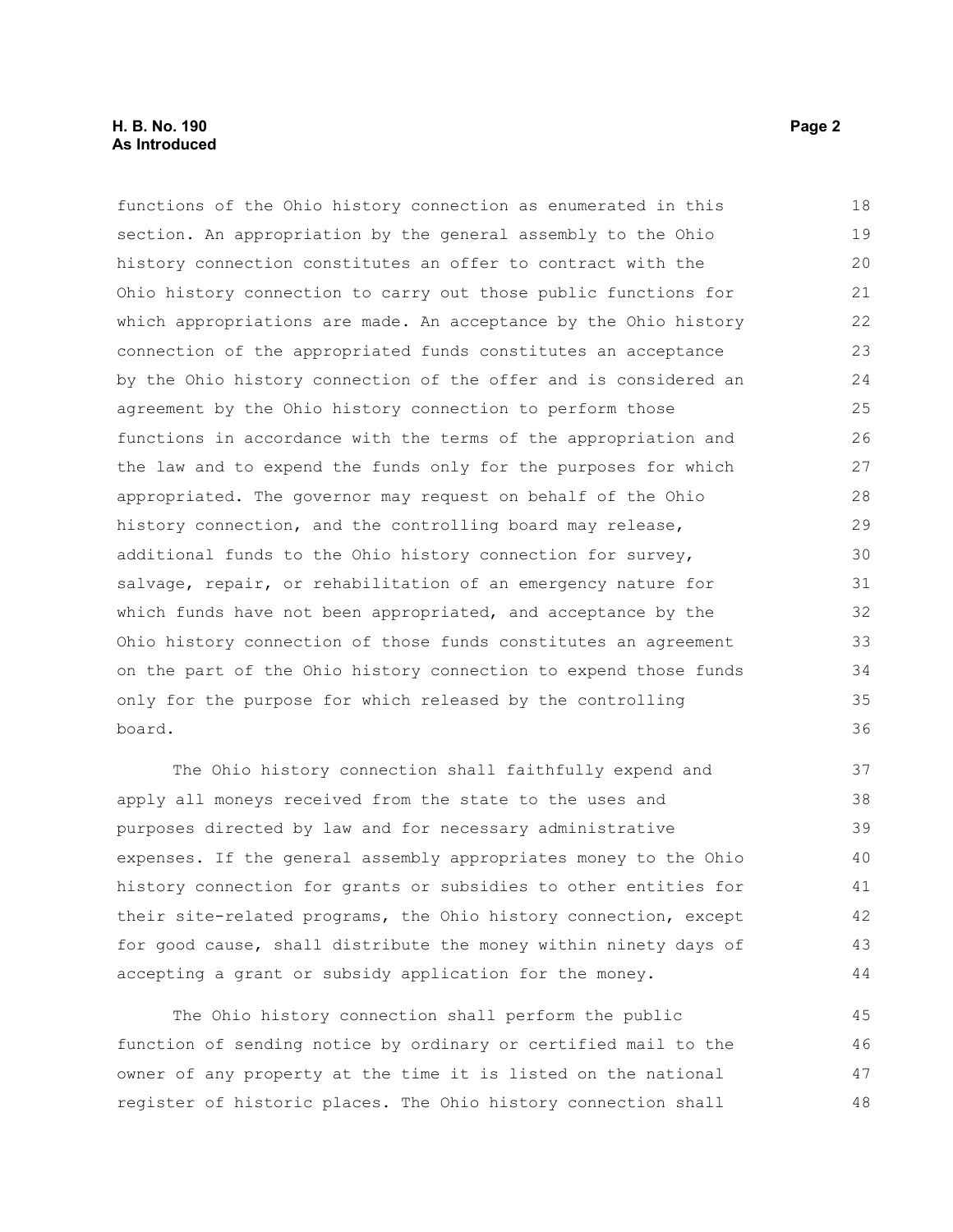### **H. B. No. 190 Page 3 As Introduced**

accurately record all expenditures of such funds in conformity with generally accepted accounting principles. The auditor of state shall audit all funds and fiscal records of the Ohio history connection. The public functions to be performed by the Ohio history connection shall include all of the following: (A) Creating, supervising, operating, protecting, maintaining, and promoting for public use a system of state memorials, titles to which may reside wholly or in part with this state or wholly or in part with the Ohio history connection as provided in and in conformity to appropriate acts and resolves of the general assembly, and leasing for renewable periods of two years or less, with the advice and consent of the attorney general and the director of administrative services, lands and buildings owned by the state which are in the care, custody, and control of the Ohio history connection, all of which shall be maintained and kept for public use at reasonable hours; (B) Making alterations and improvements, marking, and constructing, reconstructing, protecting, or restoring structures, earthworks, and monuments in its care, and equipping such facilities with appropriate educational maintenance facilities; (C) Serving as the archives administration for the state and its political subdivisions as provided in sections 149.31 to 149.42 of the Revised Code; (D) Administering a state historical museum, to be the headquarters of the society and its principal museum and library, which shall be maintained and kept for public use at 49 50 51 52 53 54 55 56 57 58 59 60 61 62 63 64 65 66 67 68 69 70 71 72 73 74 75 76 77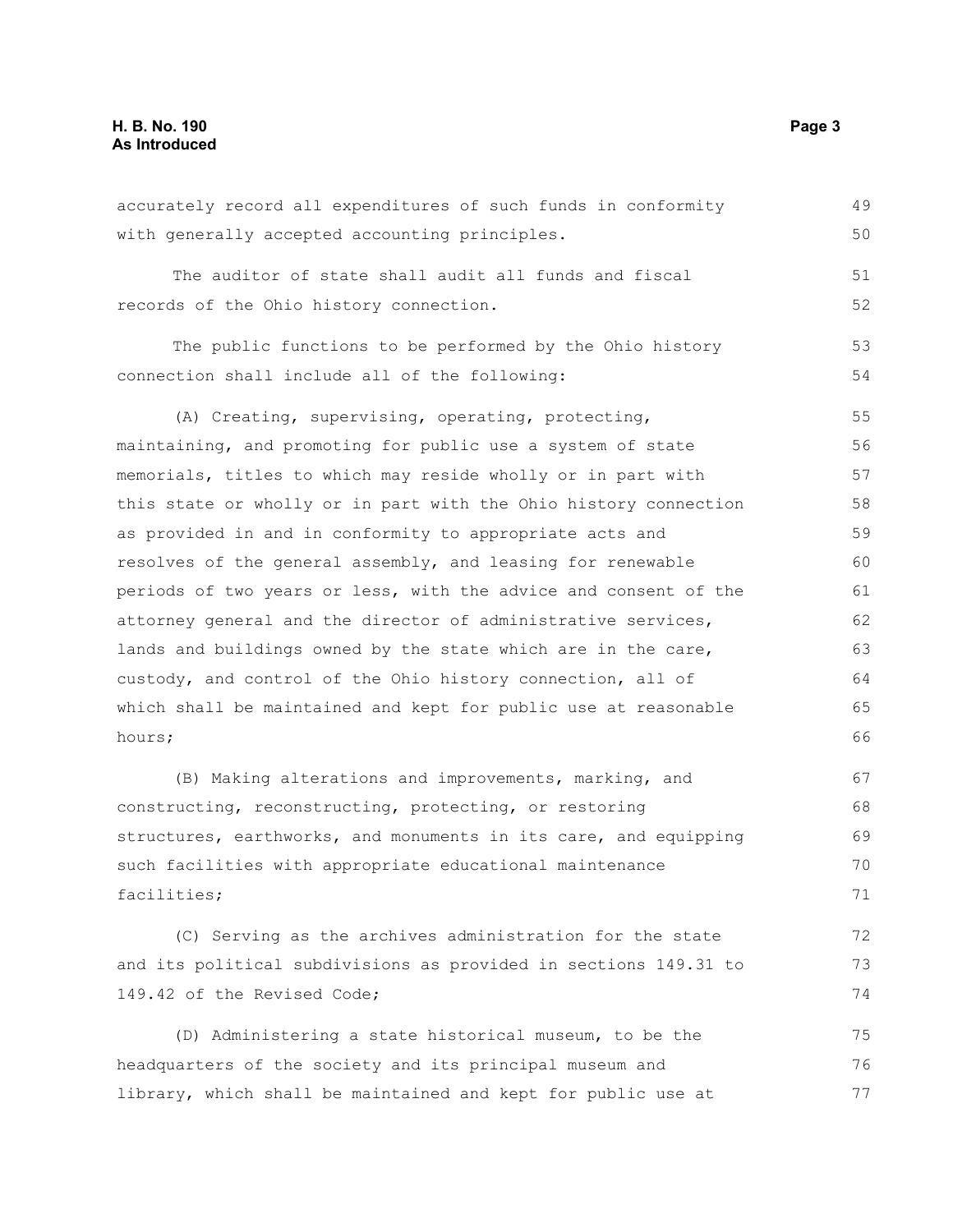| reasonable hours;                                                | 78 |
|------------------------------------------------------------------|----|
| (E) Establishing a marking system to identify all                | 79 |
| designated historic and archaeological sites within the state    | 80 |
| and marking or causing to be marked historic sites and           | 81 |
| communities considered by the society to be historically or      | 82 |
| archaeologically significant;                                    | 83 |
| (F) Publishing books, pamphlets, periodicals, and other          | 84 |
| publications about history, archaeology, and natural science and | 85 |
| offering one copy of each regular periodical issue to all public | 86 |
| libraries in this state at a reasonable price, which shall not   | 87 |
| exceed one hundred ten per cent more than the total cost of      | 88 |
| publication;                                                     | 89 |
| (G) Engaging in research in history, archaeology, and            | 90 |
| natural science and providing historical information upon        | 91 |
| request to all state agencies;                                   | 92 |

(H) Collecting, preserving, and making available by all appropriate means and under approved safeguards all manuscript, print, or near-print library collections and all historical objects, specimens, and artifacts which pertain to the history of Ohio and its people, including the following original documents: Ohio Constitution of 1802; Ohio Constitution of 1851; proposed Ohio Constitution of 1875; design and the letters of patent and assignment of patent for the state flag; S.J.R. 13 (1873); S.J.R. 53 (1875); S.J.R. 72 (1875); S.J.R. 50 (1883); H.J.R. 73 (1883); S.J.R. 28 (1885); H.J.R. 67 (1885); S.J.R. 17 (1902); S.J.R. 28 (1902); H.J.R. 39 (1902); S.J.R. 23 (1903); H.J.R. 19 (1904); S.J.R. 16 (1905); H.J.R. 41 (1913); H.J.R. 34 (1917); petition form (2) (1918); S.J.R. 6 (1921); H.J.R. 5 (1923); H.J.R. 40 (1923); H.J.R. 8 (1929); H.J.R. 20 (1929); S.J.R. 4 (1933); petition form (2) (1933); S.J.R. 57 (1936); 93 94 95 96 97 98 99 100 101 102 103 104 105 106 107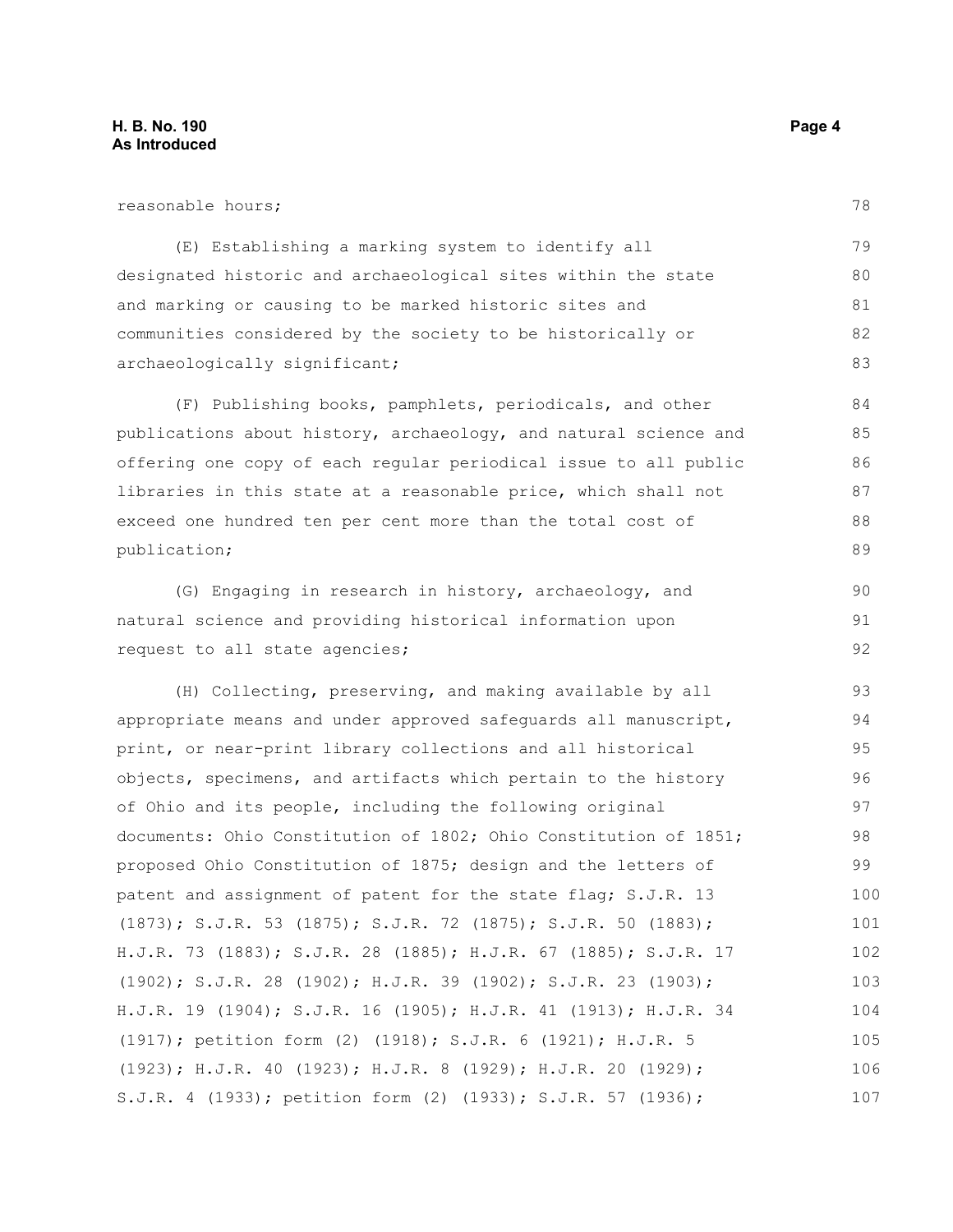petition form (1936); H.J.R. 14 (1942); H.J.R. 15 (1944); H.J.R. 8 (1944); S.J.R. 6 (1947); petition form (1947); H.J.R. 24 (1947); and H.J.R. 48 (1947); (I) Encouraging and promoting the organization and development of county and local historical societies; (J) Providing to Ohio schools such materials as the Ohio history connection may prepare to facilitate the instruction of Ohio history at a reasonable price, which shall not exceed one hundred ten per cent more than the total cost of preparation and delivery; (K) Providing advisory and technical assistance to local societies for the preservation and restoration of historic and archaeological sites; (L) Devising uniform criteria for the designation of historic and archaeological sites throughout the state and advising local historical societies of the criteria and their application; (M) Taking inventory, in cooperation with the Ohio arts council, the Ohio archaeological council, and the archaeological society of Ohio, of significant designated and undesignated state and local sites and keeping an active registry of all designated sites within the state; (N) Contracting with the owners or persons having an 108 109 110 111 112 113 114 115 116 117 118 119 120 121 122 123 124 125 126 127 128 129 130

interest in designated historic or archaeological sites or property adjacent or contiguous to those sites, or acquiring, by purchase, gift, or devise, easements in those sites or in property adjacent or contiguous to those sites, in order to control or restrict the use of those historic or archaeological sites or adjacent or contiguous property for the purpose of 131 132 133 134 135 136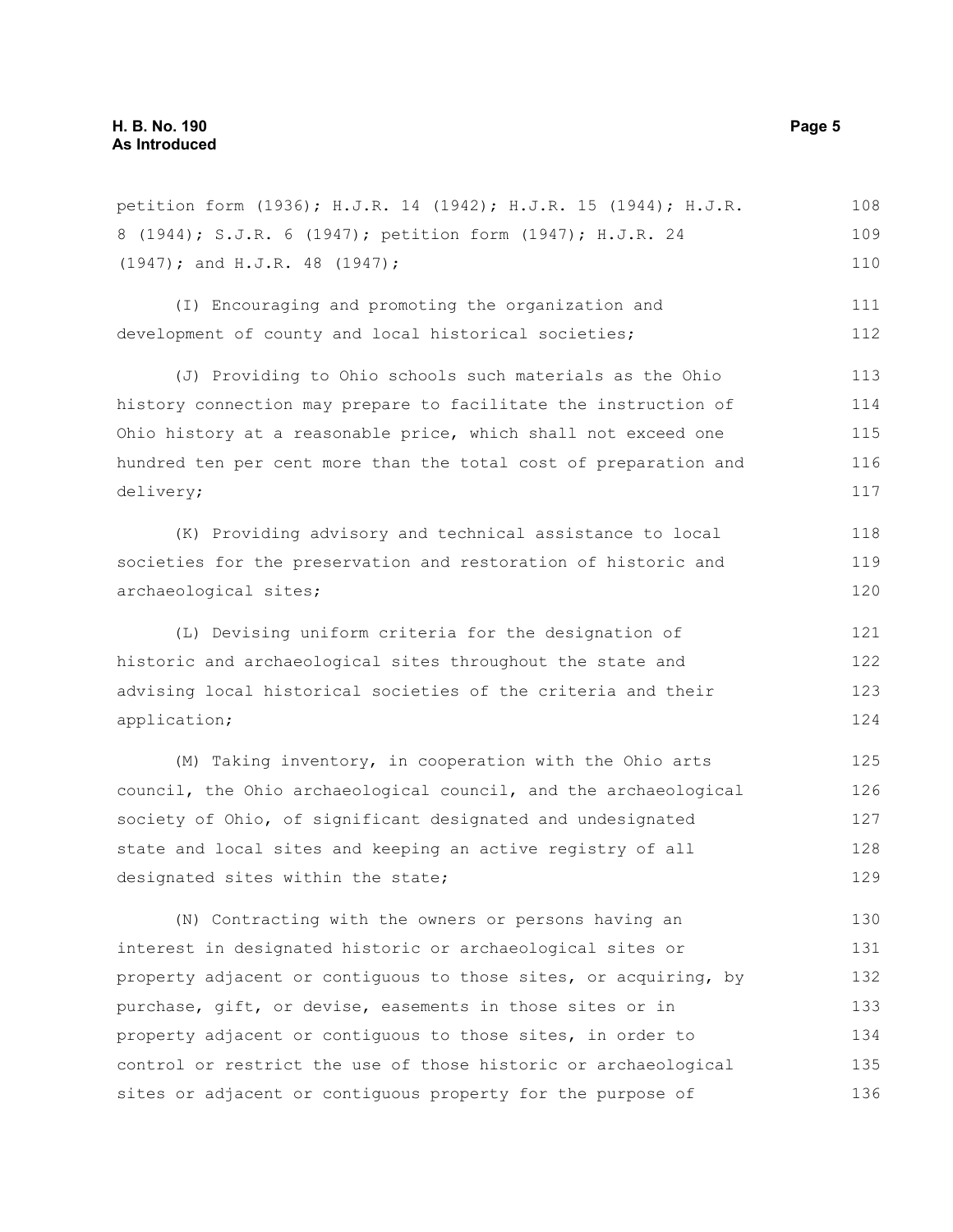|  | restoring or preserving the historical or archaeological | 137 |
|--|----------------------------------------------------------|-----|
|  | significance or educational value of those sites;        | 138 |

(O) Constructing a monument honoring Governor James A. Rhodes, which shall stand on the northeast quadrant of the grounds surrounding the capitol building. The monument shall be constructed with private funds donated to the Ohio history connection and designated for this purpose. No public funds shall be expended to construct this monument. The department of administrative services shall cooperate with the Ohio history connection in carrying out this function and shall maintain the monument in a manner compatible with the grounds of the capitol building. 139 140 141 142 143 144 145 146 147 148

(P) Commissioning a portrait of each departing governor, which shall be displayed in the capitol building. The Ohio history connection may accept private contributions designated for this purpose and, at the discretion of its board of trustees, also may apply for the same purpose funds appropriated by the general assembly to the Ohio history connection pursuant to this section. 149 150 151 152 153 154 155

(Q) Submitting an annual report of its activities, programs, and operations to the governor within two months after the close of each fiscal year of the state. 156 157 158

The Ohio history connection, with the help of local historical societies, may compile and maintain a registry of war relics, as defined in section 155.28 of the Revised Code, that are located on public property or on the property of a cemetery association. 159 160 161 162 163

The Ohio history connection shall not sell, mortgage, transfer, or dispose of historical or archaeological sites to 164 165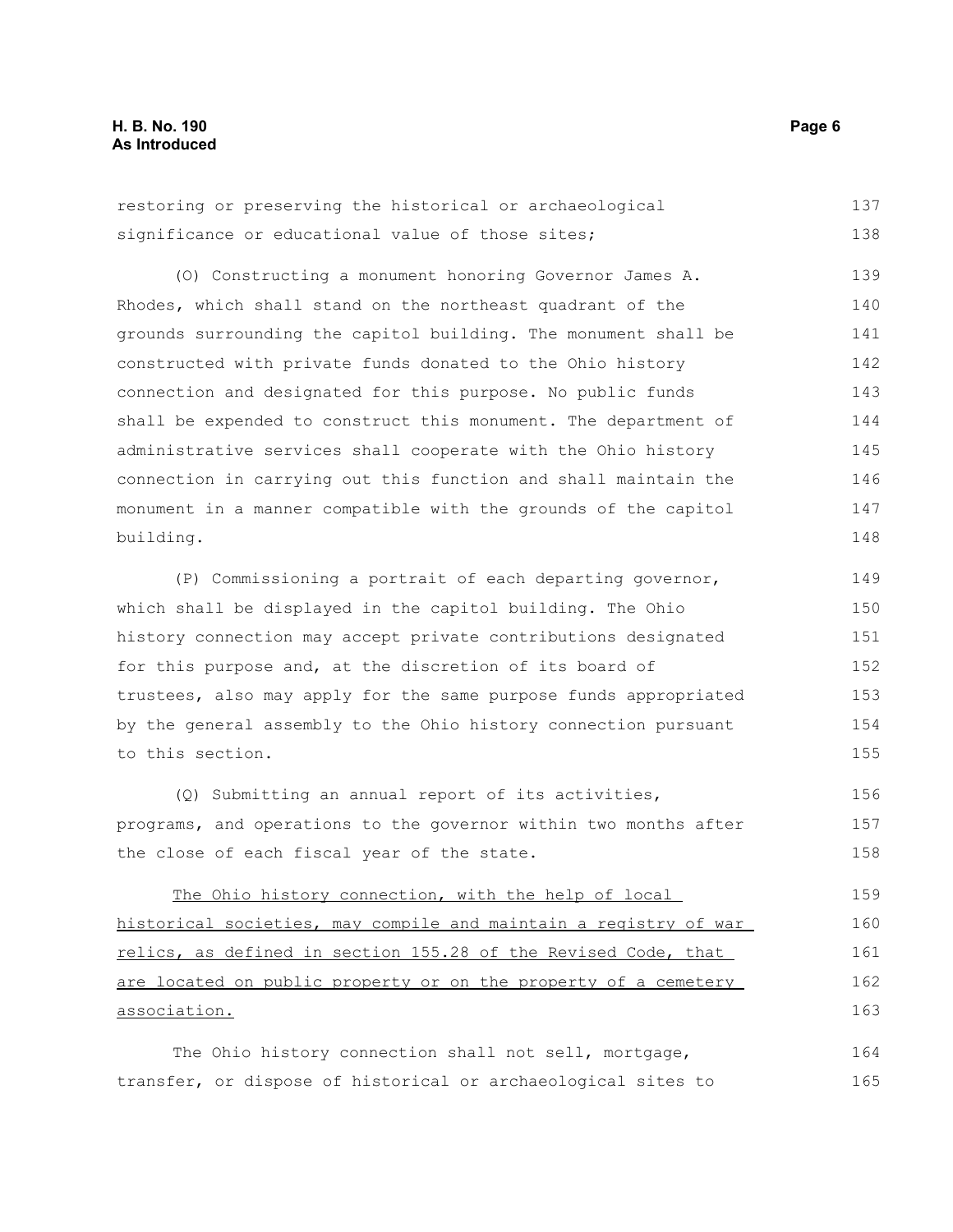| which it has title and in which the state has monetary interest  | 166 |
|------------------------------------------------------------------|-----|
| except by action of the general assembly.                        | 167 |
| In consideration of the public functions performed by the        | 168 |
| Ohio history connection for the state, employees of the Ohio     | 169 |
| history connection shall be considered public employees within   | 170 |
| the meaning of section 145.01 of the Revised Code.               | 171 |
| Sec. 155.28. (A) As used in this section:                        | 172 |
| "Person" means any individual, firm, partnership,                | 173 |
| association, corporation, governmental agency, or the state or a | 174 |
| political subdivision of the state.                              | 175 |
| "Public property" means property owned or leased by the          | 176 |
| state or a political subdivision of the state.                   | 177 |
| "War" means the French and Indian war, American                  | 178 |
| revolution, war of 1812, United States-Mexican war, American     | 179 |
| civil war 1861-1865, Spanish-American war, the Mexican border    | 180 |
| period, World War I, World War II, Korean conflict, Vietnam era, | 181 |
| operation urgent fury (Grenada), operation El Dorado Canyon      | 182 |
| (Libya), operation just cause (Panama), operation desert         | 183 |
| shield/desert storm (Persian Gulf War I), operation enduring     | 184 |
| freedom (Afghanistan), operation Iragi freedom (Persian Gulf War | 185 |
| II), any subsequent declaration of war by the congress of the    | 186 |
| United States, or any subsequent armed conflict in which the     | 187 |
| United States is engaged.                                        | 188 |
| "War relic" means a cannon or other artillery from the era       | 189 |
| of a war, or a statue, monument, memorial, or plaque that has    | 190 |
| been erected for, or named or dedicated in honor of, a war or an | 191 |
| individual's or group of individuals' service in a war.          | 192 |
| (B) Except as provided in division (C) of this section:          | 193 |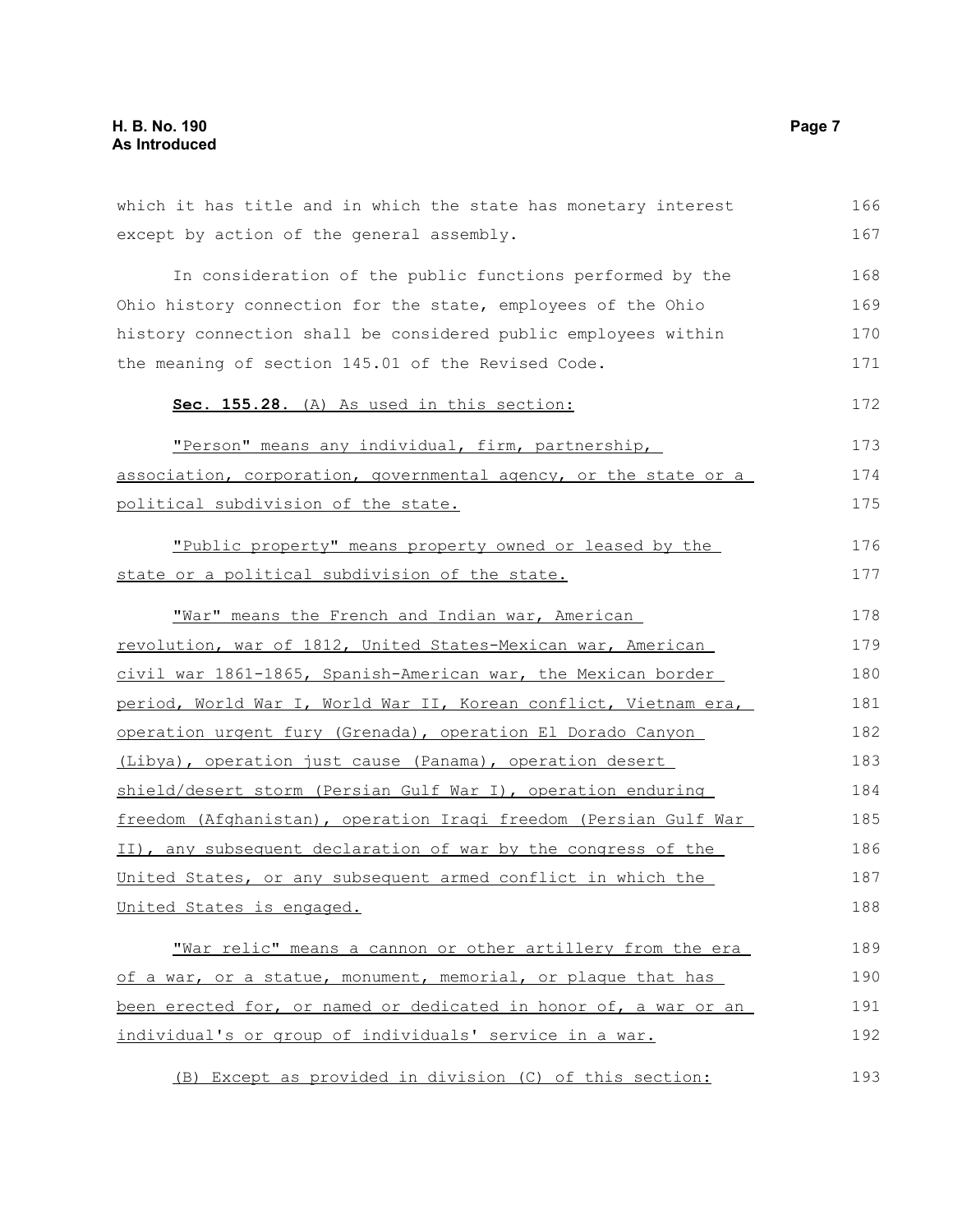| (1) No war relic that is located on public property or on                | 194 |
|--------------------------------------------------------------------------|-----|
| the property of a cemetery association may be sold or otherwise          | 195 |
| disposed of by any person.                                               | 196 |
| (2) No person may purchase a war relic in violation of                   | 197 |
| this section.                                                            | 198 |
| (3) No war relic that is located on public property or on                | 199 |
| <u>the property of a cemetery association may be destroyed,</u>          | 200 |
| relocated, removed, altered, or otherwise disturbed by any               | 201 |
| person, except that the person having responsibility for                 | 202 |
| maintaining the war relic may temporarily relocate, remove,              | 203 |
| alter, or otherwise disturb the war relic to preserve, care for,         | 204 |
| repair, or restore it, to place it in a temporary public                 | 205 |
| display, or to use it in re-enactments of a war.                         | 206 |
| (C) A governmental agency, the state, a political                        | 207 |
| subdivision, or a cemetery association that wishes to dispossess         | 208 |
| a war relic that is located on public property or on the                 | 209 |
| property of a cemetery association may give the war relic to the         | 210 |
| federal government. If the federal government does not accept            | 211 |
| the war relic, it shall be given to the Ohio history connection.         | 212 |
| If the Ohio history connection does not accept the war relic, it         | 213 |
| shall be given to the sons of union veterans of the civil war,           | 214 |
| <u>department of Ohio, or, if the war relic is not of the civil war </u> | 215 |
| era, it shall be given to any congressionally chartered                  | 216 |
| veterans' service organization at the discretion of the Ohio             | 217 |
| history connection.                                                      | 218 |
| (D) This section does not apply to the state or a                        | 219 |
| political subdivision of the state if it can clearly prove               | 220 |
| ownership, by written documentation, of a war relic. A                   | 221 |
| governmental agency, the state, or a political subdivision of            | 222 |
| the state shall not be fined under division (E) of section               | 223 |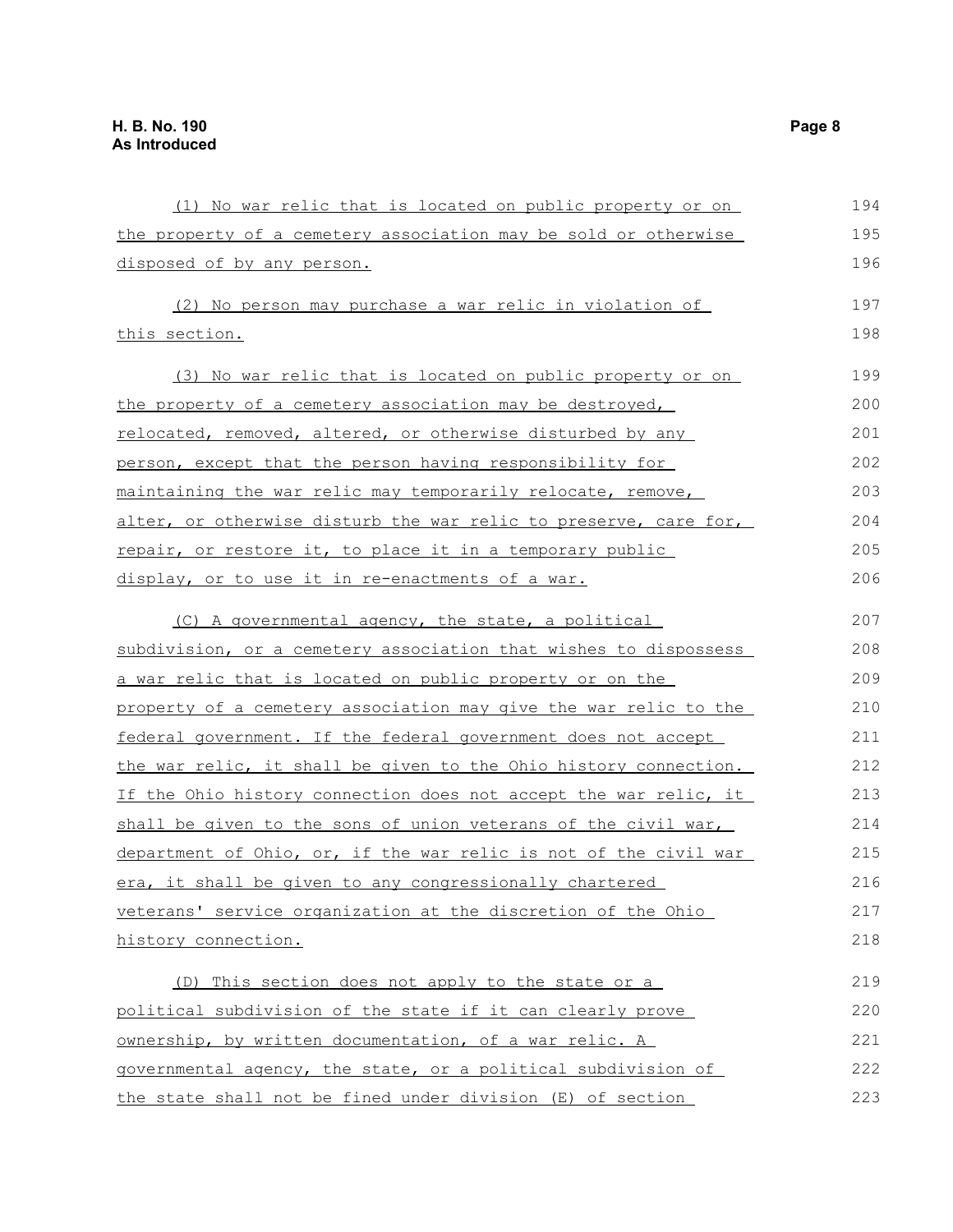| 155.99 of the Revised Code for a violation.                      | 224 |
|------------------------------------------------------------------|-----|
| Sec. 155.99. (A) Whoever violates division (B) of section        | 225 |
| 155.04 of the Revised Code is guilty of a minor misdemeanor.     | 226 |
| (B) Whoever violates section 155.05 of the Revised Code is       | 227 |
| quilty of a misdemeanor of the fourth degree.                    | 228 |
| (C) Whoever violates division (B) (1) of section 155.28 of       | 229 |
| the Revised Code is quilty of a misdemeanor. Notwithstanding     | 230 |
| sections 2929.21 to 2929.28 of the Revised Code, the court shall | 231 |
| order the offender to pay any money received from selling or     | 232 |
| otherwise disposing of a war relic to united service             | 233 |
| organizations, inc., (USO), a corporation federally chartered    | 234 |
| <u>under 36 U.S.C. 220101.</u>                                   | 235 |
| (D) Whoever violates division (B) (2) of section 155.28 of       | 236 |
| the Revised Code is quilty of a misdemeanor. Notwithstanding     | 237 |
| sections 2929.21 to 2929.28 of the Revised Code, the court may   | 238 |
| order the offender to pay a fine of not more than ten thousand   | 239 |
| dollars to united service organizations, inc., (USO), a          | 240 |
| corporation federally chartered under 36 U.S.C. 220101, and the  | 241 |
| court shall order the offender to return the war relic to the    | 242 |
| seller.                                                          | 243 |
| (E) Whoever violates division (B) (3) of section 155.28 of       | 244 |
| the Revised Code is quilty of a misdemeanor. Notwithstanding     | 245 |
| sections 2929.21 to 2929.28 of the Revised Code, the court shall | 246 |
| institute a right to cure period of ninety days to restore the   | 247 |
| war relic to its prior condition and location. Upon the          | 248 |
| expiration of the right to cure period, the court may order an   | 249 |
| offender who has not cured the violation to pay a fine of not    | 250 |
| more than ten thousand dollars to united service organizations,  | 251 |
| inc., (USO), a corporation federally chartered under 36 U.S.C.   | 252 |